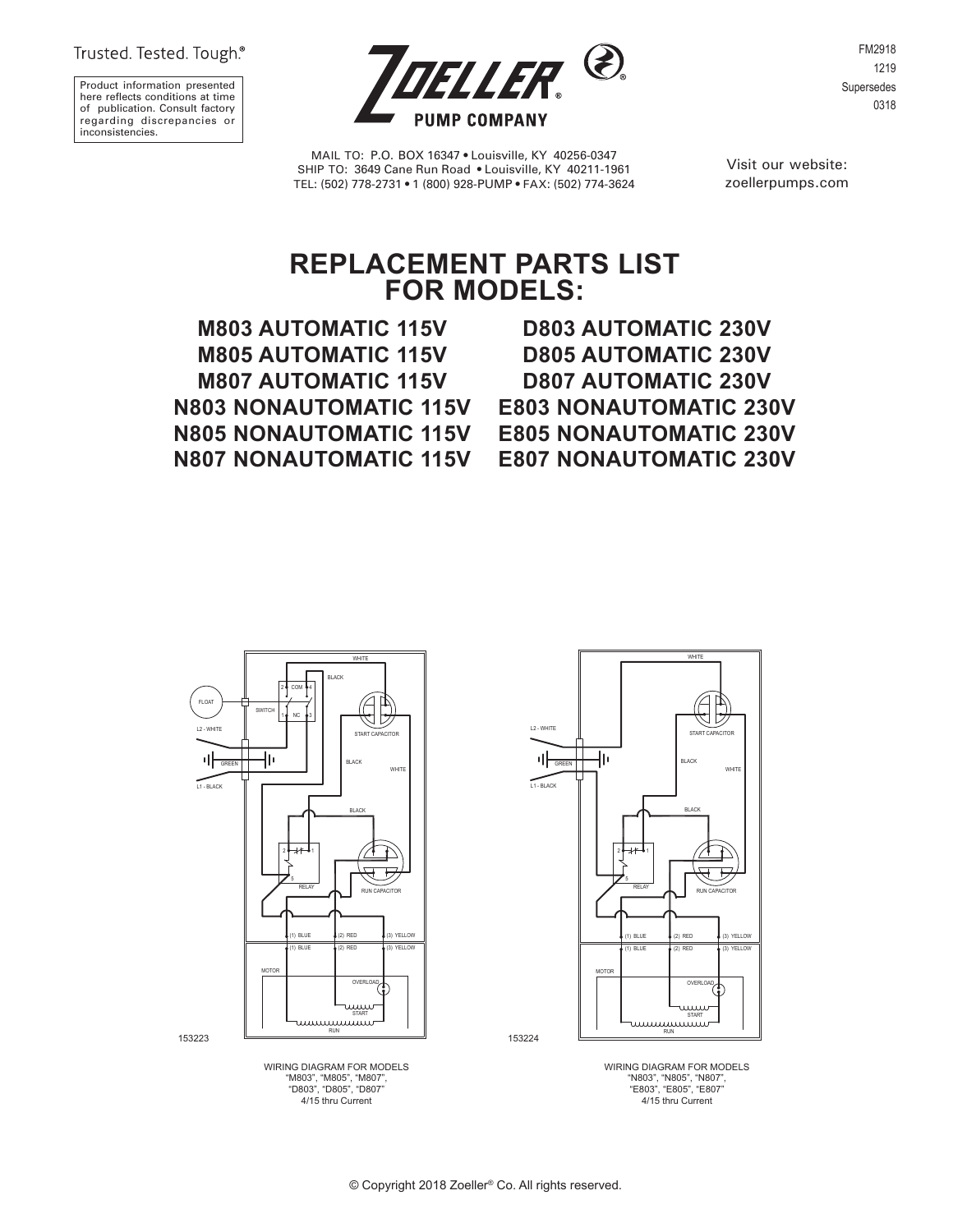## **REPLACEMENT PARTS LIST FOR MODELS "M803", "M805", "M807", "N803", "N805", "N807", "D803", "D805", "D807", "E803", "E805" & "E807"**

|                  |                                                      |     |              | MODELS: M803-A,<br>M805-A.<br><b>M807-A</b> | N803-A,<br>N805-A,<br>N807-A | D803-A,<br>D805-A,<br>D807-A | E803-A,<br>E805-A,<br>E807-A |
|------------------|------------------------------------------------------|-----|--------------|---------------------------------------------|------------------------------|------------------------------|------------------------------|
| REF.<br>NO.      | <b>DESCRIPTION</b>                                   | QTY | <b>NOTES</b> | 4/15<br>thru                                | 4/15<br>thru                 | 4/15<br>thru                 | 4/15<br>thru                 |
|                  |                                                      |     |              | Current                                     | Current                      | Current                      | Current                      |
| 1                | Cover assembly - Automatic                           | 1   |              | 153743                                      | N/A                          | 154489                       | N/A                          |
|                  | Cover assembly - Non-Automatic                       |     |              | N/A                                         | 153744                       | N/A                          | 154490                       |
| $\overline{2}$   | $\bullet$<br>Handle                                  | 1   |              | 267032                                      | 267032                       | 267032                       | 267032                       |
| 3                | Retainer - Non-Automatic<br>$\bullet$                | 2   |              | N/A                                         | 267053                       | N/A                          | 267053                       |
| 4                | Guard - Automatic                                    | 1   |              | 267008                                      | N/A                          | 267008                       | N/A                          |
| 5                | Arm and seal assembly Automatic                      | 1   |              | 004741                                      | N/A                          | 004741                       | N/A                          |
| 6                | Cord assembly - Automatic and Non-Automatic          | 1   |              | 153745                                      | 153745                       | 153746                       | 153746                       |
| $\boldsymbol{7}$ | $\bullet$<br>Cord seal assembly                      | 1   |              | 153747                                      | 153747                       | 153747                       | 153747                       |
| 8                | Switch assembly                                      | 1   |              | 004744                                      | N/A                          | 004744                       | N/A                          |
| 9                | Float assembly                                       | 1   |              | 153748                                      | N/A                          | 153748                       | N/A                          |
| 10               | ٠<br>Cover gasket                                    | 1   |              | 001011                                      | 001011                       | 001011                       | 001011                       |
| 11               | Run capacitor assembly                               | 1   |              | 154923                                      | 154923                       | 154923                       | 154923                       |
| 12               | Start capacitor assembly                             | 1   |              | 153750                                      | 153750                       | 153750                       | 153750                       |
| 13               | Relay assembly                                       | 1   |              | 153751                                      | 153751                       | 153751                       | 153751                       |
| 14               | $\bullet$<br>Wire pack - Automatic and Non-Automatic | 1   |              | 153752                                      | 153752                       | 153752                       | 153752                       |
| 15               | Stator Assembly - 803                                |     |              | 153753                                      | 153753                       | 153756                       | 153756                       |
|                  | Stator Assembly - 805                                | 1   |              | 153754                                      | 153754                       | 153757                       | 153757                       |
|                  | Stator Assembly - 807                                |     |              | 153755                                      | 153755                       | 153758                       | 153758                       |
| 16               | Rotor Assembly - 803                                 |     |              | 153759                                      | 153759                       | 153759                       | 153759                       |
|                  | Rotor Assembly - 805                                 | 1   |              | 153759                                      | 153759                       | 153759                       | 153759                       |
|                  | Rotor Assembly - 807                                 |     |              | 153759                                      | 153759                       | 153759                       | 153759                       |
| 17               | Impeller assembly - 803                              |     |              | 153760                                      | 153760                       | 153760                       | 153760                       |
|                  | Impeller assembly - 805                              | 1   |              | 153761                                      | 153761                       | 153761                       | 153761                       |
|                  | Impeller assembly - 807                              |     |              | 153762                                      | 153762                       | 153762                       | 153762                       |
| 18               | Adapter                                              | 1   |              | 153151                                      | 153151                       | 153151                       | 153151                       |
| 19               | Pump housing                                         | 1   |              | 153152                                      | 153152                       | 153152                       | 153152                       |
| 20               | Cutter assembly                                      | 1   |              | 153763                                      | 153763                       | 153763                       | 153763                       |
| 21               | ٠<br>Dieletric oil (40 oz)                           | 1   |              | 153764                                      | 153764                       | 153764                       | 153764                       |
| 22               | ٠<br>Bearing spring                                  | 1   |              | 017192                                      | 017192                       | 017192                       | 017192                       |
| 23               | ٠<br>Bearing - upper                                 | 1   |              | 006703                                      | 006703                       | 006703                       | 006703                       |
| 24               | ٠<br>Key - woodruff                                  | 1   |              | 006841                                      | 006841                       | 006841                       | 006841                       |
| 25               | Bearing - lower<br>$\bullet$                         | 1   |              | 010069                                      | 010069                       | 010069                       | 010069                       |
| 26               | Seal - motor housing                                 | 1   |              | 001014                                      | 001014                       | 001014                       | 001014                       |
| 27               | Shaft seal assembly                                  | 1   |              | 011681                                      | 011681                       | 011681                       | 011681                       |
| 28               | Thru wall terminal<br>٠                              | 3   |              | 003402                                      | 003402                       | 003402                       | 003402                       |
| 29               | ٠<br>Test plug                                       | 2   |              | 034090                                      | 034090                       | 034090                       | 034090                       |
| 30               | Screw 1/4-20 x 1 long<br>٠                           | 12  |              | 007790                                      | 007790                       | 007790                       | 007790                       |
| 31               | ٠<br>Screw #10-24 x 3/8 long                         | 2   | 4            | 001883                                      | 001883                       | 001883                       | 001883                       |
| 32               | Screw #6-32 x 1/4 long - Green<br>٠                  | 4   |              | 001877                                      | 001877                       | 001877                       | 001877                       |
| 33               | Screw #6-32 x 7/16 long<br>٠                         | 2   |              | 004644                                      | N/A                          | 004644                       | N/A                          |
| 34               | ٠<br>Sem screw #10-24 x 3/8 long                     | 1   |              | 002000                                      | 002000                       | 002000                       | 002000                       |
| 35               | Screw #6-32 x 1/2 long<br>٠                          | 6   |              | 152866                                      | 152866                       | 152866                       | 152866                       |
| 36               | Screw #10-24 x 5/8 long<br>٠                         | 1   | 4            | 001884                                      | 001884                       | 001884                       | 001884                       |
| 37               | Insulator Flag Terminal                              | 2   |              | 001797                                      | N/A                          | 001797                       | N/A                          |
| α                | Rebuild Kit                                          | 1   |              | 153765                                      | 153765                       | 153765                       | 153765                       |

• Items included in Rebuild Kit. <br> **x** Not shown in illustration.

## **NOTES:**

1) See FM0160 Parts Price Sheet for listing of parts prices.

2) "NA" indicates, not applicable.

3) If an "X" follows Model No., or Date Mfg. on ID tag, consult factory for ordering any parts.

4) Apply Loctite thread locker #222.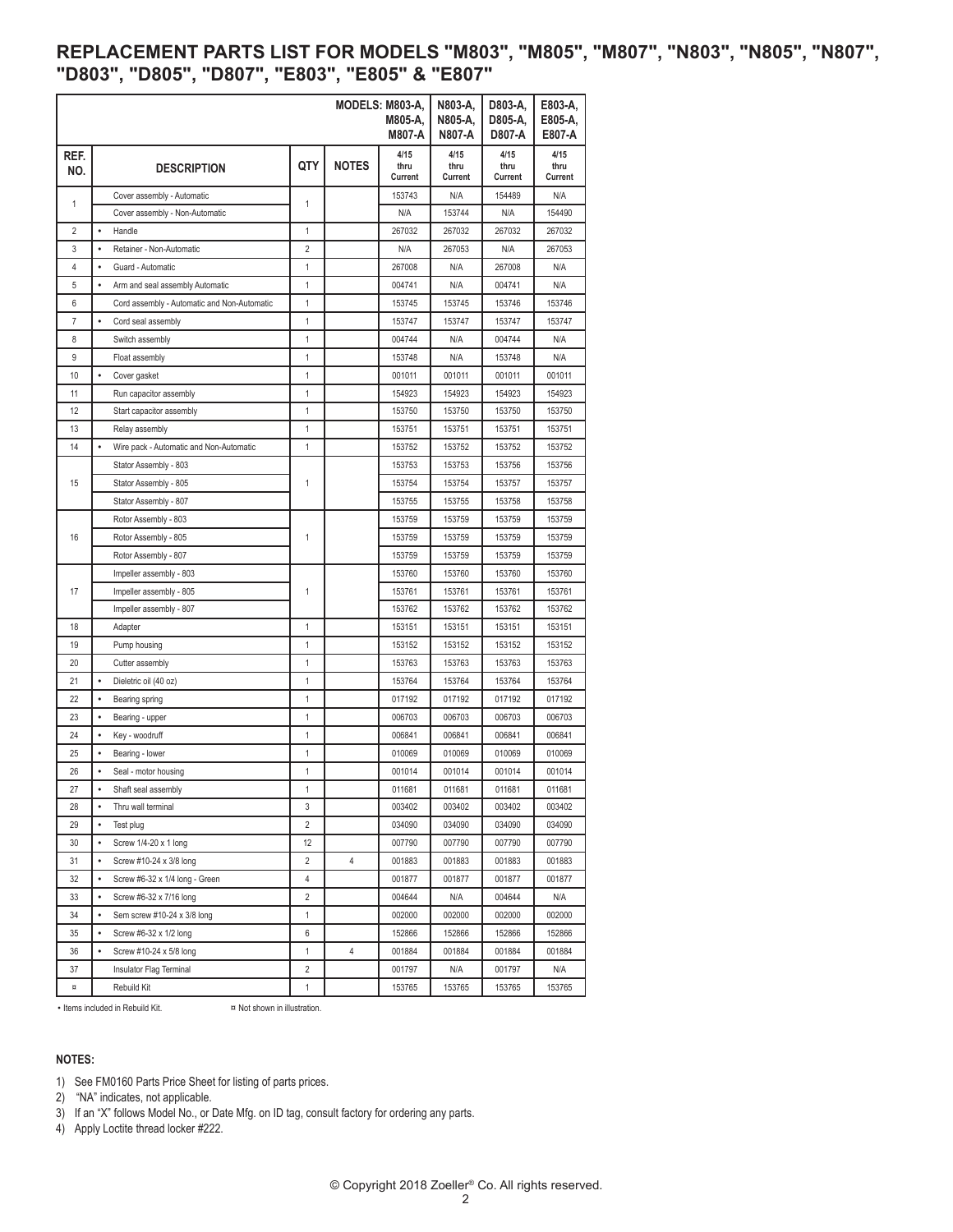**REPLACEMENT PARTS ILLUSTRATION FOR MODELS "M803", "M805", "M807", "N803", "N805", "N807", "D803", "D805", "D807", "E803", "E805" & "E807"**